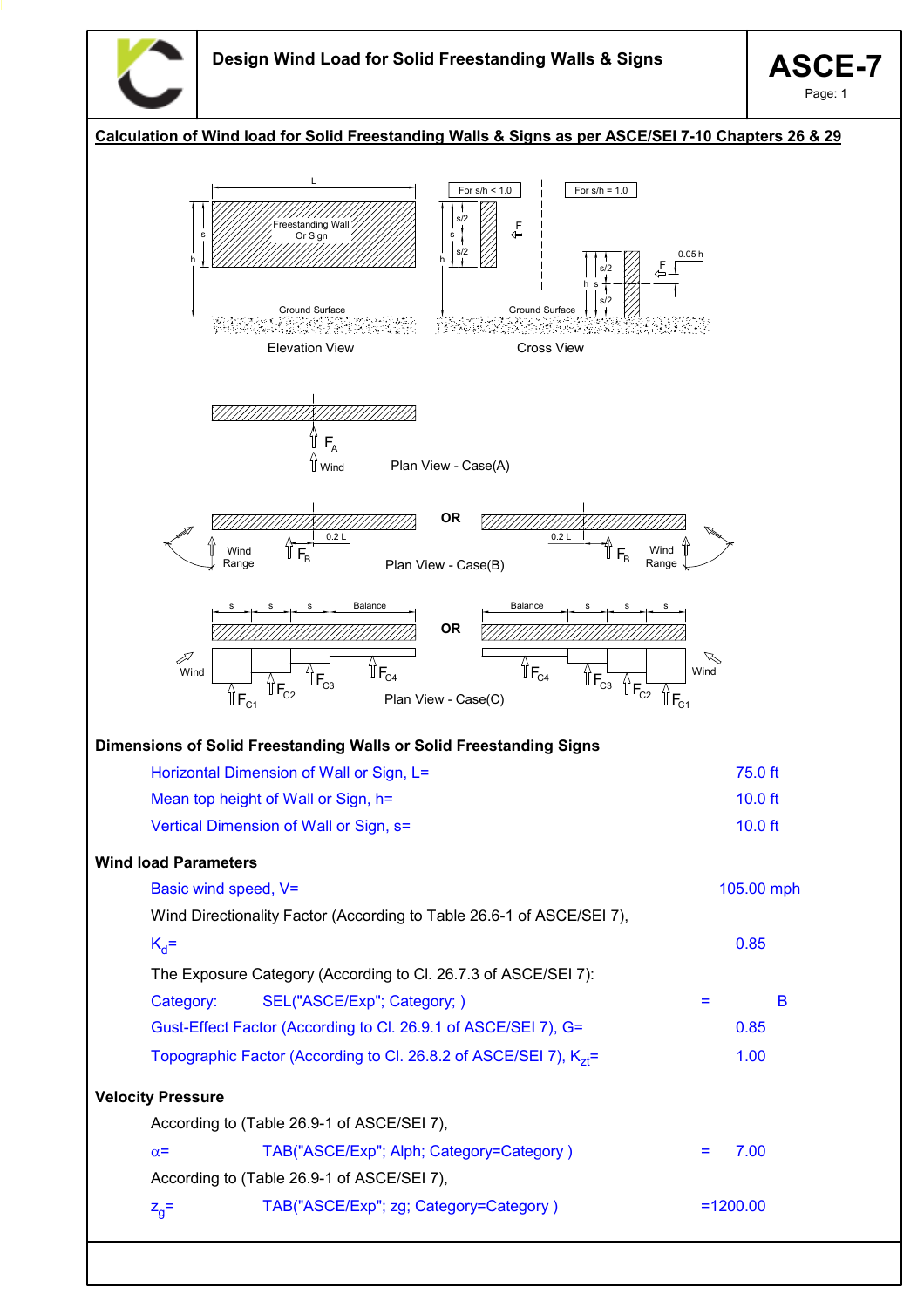

Page: 2

|                                                             |                                                                            |                                                                                                                      | The Velocity Pressure Exposure Coefficient (According to Table 29.3-1 of ASCE/SEI 7): |     |                     |
|-------------------------------------------------------------|----------------------------------------------------------------------------|----------------------------------------------------------------------------------------------------------------------|---------------------------------------------------------------------------------------|-----|---------------------|
| $K_h =$                                                     |                                                                            | IF(h<15; 2.01 *(15/z <sub>a</sub> ) <sup>(2/</sup> a); 2.01 *(h/z <sub>a</sub> ) <sup>(2/</sup> a)                   |                                                                                       |     | 0.57                |
|                                                             |                                                                            | Velocity Pressure (According to Cl. 29.3.2 of ASCE/SEI 7),                                                           |                                                                                       |     |                     |
| $q_h$ =                                                     | $0.00256$ *K <sub>h</sub> *K <sub>zt</sub> *K <sub>d</sub> *V <sup>2</sup> |                                                                                                                      |                                                                                       | Ξ   | 13.67 psf           |
|                                                             |                                                                            | The gross area of the solid freestanding wall or sign, $A_s = L * s$                                                 |                                                                                       | Ξ   | 750 ft <sup>2</sup> |
| Ratio of solid area to gross area, $\varepsilon$ =          |                                                                            |                                                                                                                      |                                                                                       |     | 1.00                |
|                                                             | Reduction Factor for Openings, RF=                                         |                                                                                                                      | $1-(1-\epsilon)^{1.5}$                                                                | Ξ   | 1.00                |
| <b>Wind Forces - Case A</b>                                 |                                                                            |                                                                                                                      |                                                                                       |     |                     |
|                                                             |                                                                            | Force Coefficient (According to Fig. 29.4-1 of ASCE/SEI 7), C <sub>fA</sub> =                                        |                                                                                       |     | 1.33                |
|                                                             |                                                                            | Design wind force (According to Cl. 29.4.1 of ASCE/SEI 7),                                                           |                                                                                       |     |                     |
| $F_A =$                                                     | $q_h$ *G*C <sub>fA</sub> *A <sub>s</sub> *RF/1000                          |                                                                                                                      |                                                                                       | Ξ   | <b>11.6 kips</b>    |
| <b>Wind Forces - Case B</b>                                 |                                                                            |                                                                                                                      |                                                                                       |     |                     |
|                                                             |                                                                            | Force Coefficient (According to Fig. 29.4-1 of ASCE/SEI 7), C <sub>fB</sub> =                                        |                                                                                       |     | 1.33                |
|                                                             |                                                                            | Design wind force (According to Cl. 29.4.1 of ASCE/SEI 7),                                                           |                                                                                       |     |                     |
| $F_B =$                                                     | $q_h$ *G*C <sub>fB</sub> *A <sub>s</sub> *RF/1000                          |                                                                                                                      |                                                                                       | Ξ   | <b>11.6 kips</b>    |
| <b>Wind Forces - Case C</b>                                 |                                                                            |                                                                                                                      |                                                                                       |     |                     |
| Region-1 from (0 to s or less)                              |                                                                            |                                                                                                                      |                                                                                       |     |                     |
|                                                             |                                                                            | Force Coefficient for Region-1 (According to Fig. 29.4-1 of ASCE/SEI 7),                                             |                                                                                       |     |                     |
| $C_{fC1}$ =                                                 |                                                                            |                                                                                                                      |                                                                                       |     | 3.48                |
| Effective Area for Region-1, $A_{sC1}$ = IF(L/s>1;s*s;L*s;) |                                                                            |                                                                                                                      |                                                                                       |     | 100 ft <sup>2</sup> |
|                                                             | Design Wind Force for Region-1 (According to Cl. 29.4.1 of ASCE/SEI 7).    |                                                                                                                      |                                                                                       |     |                     |
| $F_{C1}$ =                                                  |                                                                            | RF/1000*MAX(16;q <sub>h</sub> *G*C <sub>fC1</sub> *IF(s/h>0.8;(1.8-s/h);1))*A <sub>sC1</sub>                         |                                                                                       | $=$ | 3.2 kips            |
| Region-2 from (s to 2s)                                     |                                                                            | Validation: IF(L/s>1;"Valid";"Invalid";)                                                                             |                                                                                       | Ξ   | Valid               |
|                                                             |                                                                            | Force Coefficient for Region-2 (According to Fig. 29.4-1 of ASCE/SEI 7),                                             |                                                                                       |     |                     |
| $C_{fC2}$ =                                                 |                                                                            |                                                                                                                      |                                                                                       |     | 2.28                |
|                                                             |                                                                            | Effective Area for Region-2, $A_{sC2}$ = IF(L/s>2;s*s;IF(L/s<1;0;(L-s)*s;);)                                         |                                                                                       | Ξ   | 100 ft <sup>2</sup> |
|                                                             |                                                                            | Design Wind Force for Region-2 (According to Cl. 29.4.1 of ASCE/SEI 7).                                              |                                                                                       |     |                     |
| $F_{C2}$ =                                                  |                                                                            | RF/1000*MAX(16;q <sub>h</sub> *G*C <sub>fC2</sub> *IF(s/h>0.8;(1.8-s/h);1))*A <sub>sC2</sub>                         |                                                                                       | Ξ   | 2.1 kips            |
| Region-3 from (2s to 3s)                                    |                                                                            | Validation: IF(L/s>2;"Valid";"Invalid";)                                                                             |                                                                                       | Ξ   | Valid               |
|                                                             |                                                                            | Force Coefficient for Region-3 (According to Fig. 29.4-1 of ASCE/SEI 7),                                             |                                                                                       |     |                     |
| $C_{fC3}$ =                                                 |                                                                            |                                                                                                                      |                                                                                       |     | 1.68                |
|                                                             |                                                                            | Effective Area for Region-3, $A_{sC3} = IF(L/s > 3; s*s; IF(L/s < 2; 0; (L-2*s)*s; ))$                               |                                                                                       | Ξ   | 100 ft <sup>2</sup> |
|                                                             |                                                                            | Design Wind Force for Region-3 (According to Cl. 29.4.1 of ASCE/SEI 7).                                              |                                                                                       |     |                     |
| $F_{C3}$ =                                                  |                                                                            | RF/1000*MAX(16;q <sub>h</sub> *G*C <sub>fC3</sub> *IF(s/h>0.8;(1.8-s/h);1))*A <sub>sC3</sub>                         |                                                                                       | Ξ   | 1.6 kips            |
| Region-4 from (3s to L)                                     |                                                                            | Validation: IF(L/s>3;"Valid";"Invalid";)<br>Force Coefficient for Region-4 (According to Fig. 29.4-1 of ASCE/SEI 7), |                                                                                       | Ξ   | Valid               |